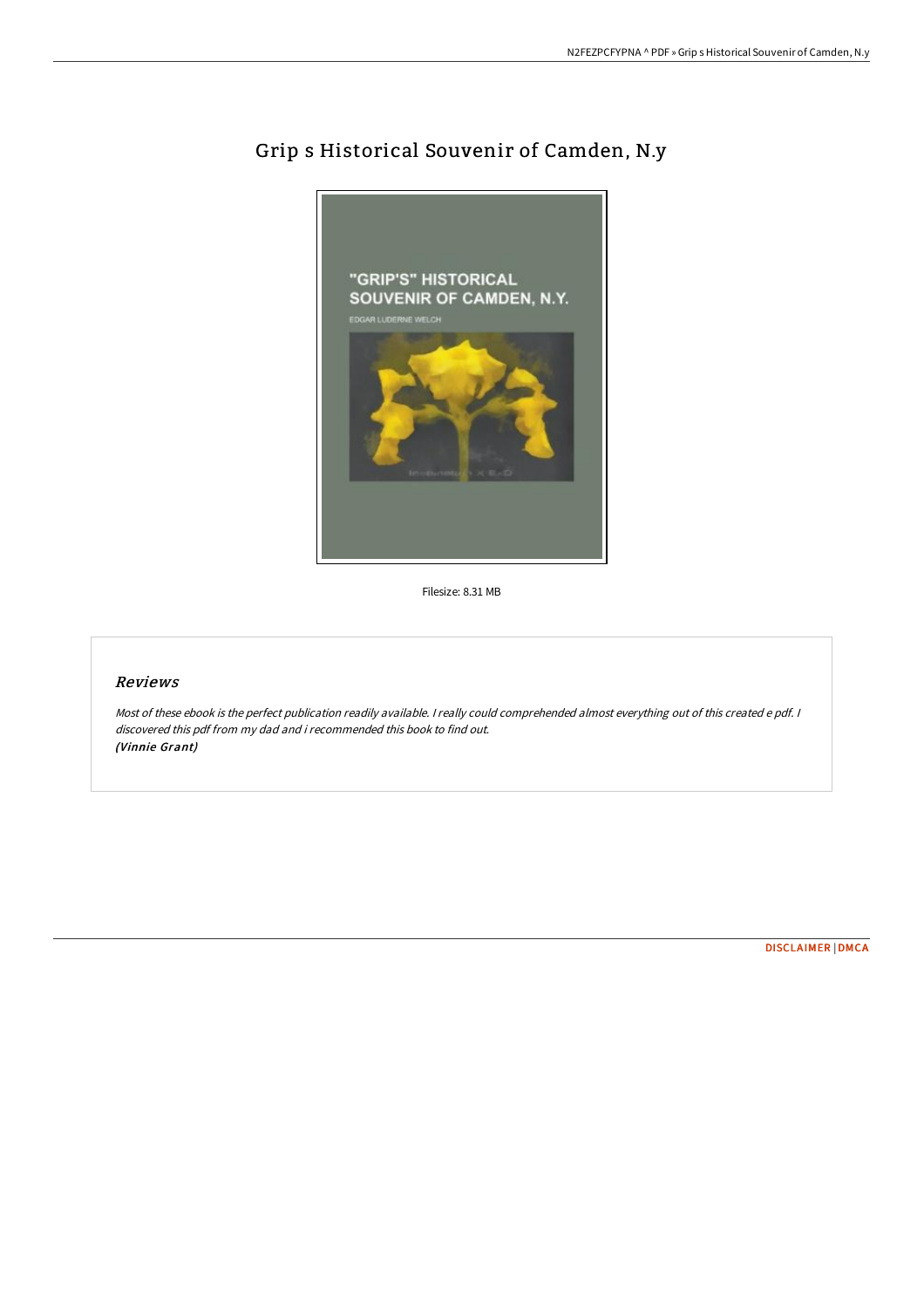## GRIP S HISTORICAL SOUVENIR OF CAMDEN, N.Y



To get Grip s Historical Souvenir of Camden, N.y PDF, remember to click the web link listed below and download the ebook or have access to additional information which are have conjunction with GRIP S HISTORICAL SOUVENIR OF CAMDEN, N.Y book.

Rarebooksclub.com, United States, 2013. Paperback. Book Condition: New. 246 x 189 mm. Language: English . Brand New Book \*\*\*\*\* Print on Demand \*\*\*\*\*.This historic book may have numerous typos and missing text. Purchasers can usually download a free scanned copy of the original book (without typos) from the publisher. Not indexed. Not illustrated. 1902 edition. Excerpt: .Mr. V-etn10r( , as hm been stated. When he was succeeded by his son he engaged in banking with John B. Carman, the venture which, unfortunately, resulted in failure in 1876. This was a blow, terminating an active business career of over fifty years, which undoubtedly hastened his death, as no one felt it more keenly than he did. During the earlier part of his life he served as supervisor and also as a village trustee. He was for some time postmaster of Camden and for many years was justice of the peace. Ambrose Curtiss married Polly L. Sanford, December 29, 1825. She died December 16, 1863. His death occurred November 4, 1880, They had four daughters and one son. The for mer, all of whom are now dead, were Mrs. H. F. Curtiss, Mrs. Gardner Preston, Mrs. C. G. Phin ney and Mrs. G. S. Wetmore. He subsequently married Betsey Ann Brown, the wedding oc0ur Byron A. Ciu tiss was born on his father s farm in the seventh, town of Camden, June 26, 1844. By his marriage with Philoma S. Wilson, of Camden, November 4, 1867, there are two children, Mrs. Lillian O. Vandawalker, of this village, born February 16, 1873, and Harry W. Curtiss, born February 16. 1876.Irs. Curtiss died April 3, 1897. Mr. Curtiss has interested himself in public matters to the extent that he has served as supervisor for two terms, on the village board of trustees at different...

Read Grip s [Historical](http://www.bookdirs.com/grip-s-historical-souvenir-of-camden-n-y-paperba.html) Souvenir of Camden, N.y Online B [Download](http://www.bookdirs.com/grip-s-historical-souvenir-of-camden-n-y-paperba.html) PDF Grip s Historical Souvenir of Camden, N.y